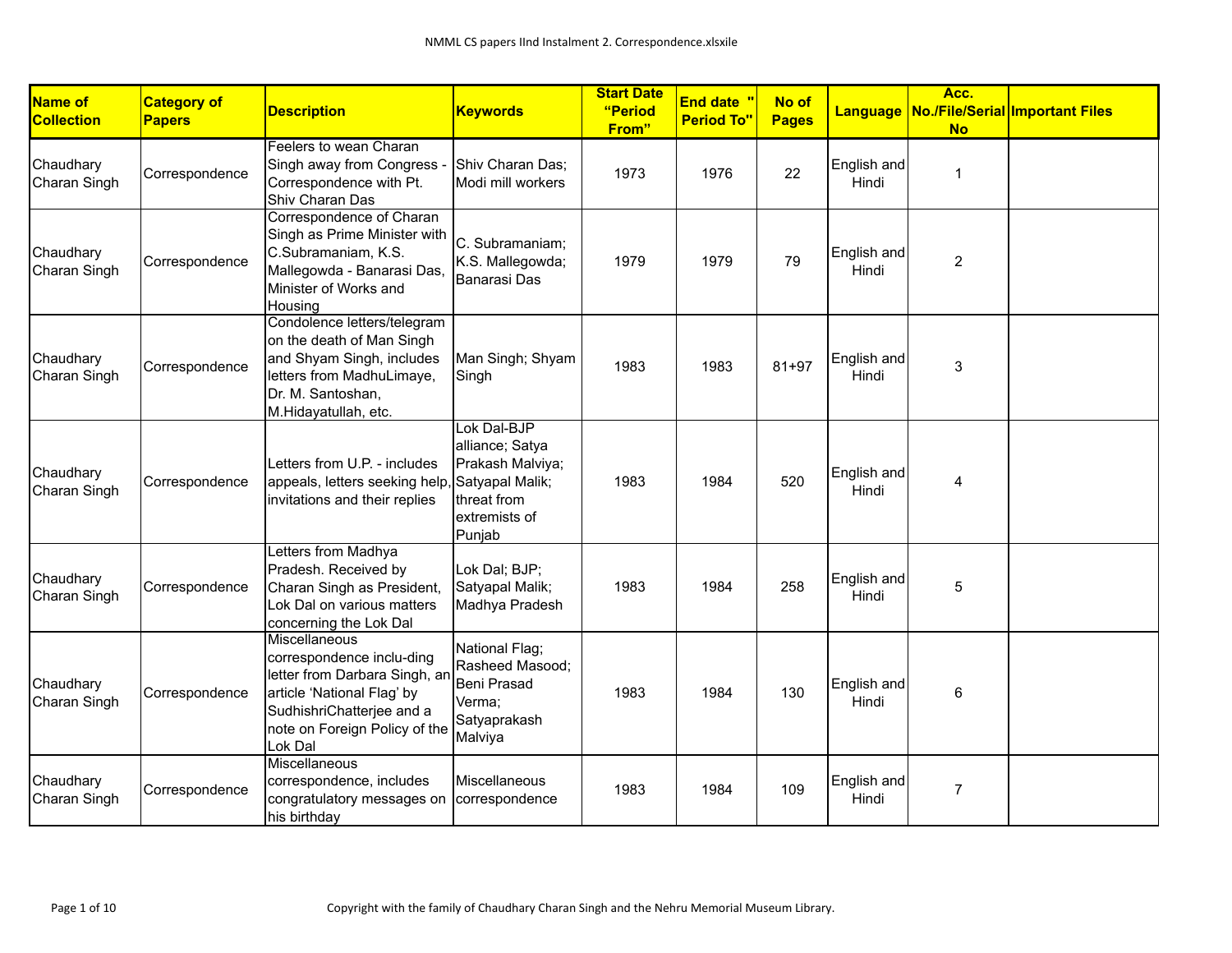| Chaudhary<br>Charan Singh | Correspondence | Miscellaneous<br>correspondence received<br>from individuals and<br>organizations from Punjab<br>and U.P.                                                                                                                             | Punjab affairs                                                                                                                                      | 1983 | 1983 | 125         | English and<br>Hindi | 8                |  |
|---------------------------|----------------|---------------------------------------------------------------------------------------------------------------------------------------------------------------------------------------------------------------------------------------|-----------------------------------------------------------------------------------------------------------------------------------------------------|------|------|-------------|----------------------|------------------|--|
| Chaudhary<br>Charan Singh | Correspondence | Letters of sympathy written<br>to Charan Singh on being<br>threatened by the extremists<br>of Punjab                                                                                                                                  | Threats from<br><b>Punjab Extremists</b>                                                                                                            | 1983 | 1983 | 13          | English and<br>Hindi | $\boldsymbol{9}$ |  |
| Chaudhary<br>Charan Singh | Correspondence | Correspondence with Pt.<br>Nehru and Indira Gandhi<br>(copies). Includes his views<br>and attitude towards<br>Harijans; Speech in<br>Parliament on Budget in<br>1980                                                                  | Harijan; Indira<br>Gandhi; Caste;<br>inter-caste<br>marriages; break<br>from Congress                                                               | 1954 | 1980 | 33          | English and<br>Hindi | 10               |  |
| Chaudhary<br>Charan Singh | Correspondence | Miscellaneous letters<br>includes correspondence<br>with Chandra Shekhar,<br>Karpoori Thakur, editors,<br>H.L. Nanjappa, various<br>invitations, greetings and<br>their replies. Includes Janata<br>Party (S) poposed<br>constitution | Chandra Shekhar;<br>Karpoori Thakur;<br>H.L. Nanjappa;<br>Narayan Datt<br>Tiwari; Devi Lal;<br>Lok Dal; Rural<br>Background-IAS;<br>Janata Part (S) | 1980 | 1980 | 344         | English and<br>Hindi | 11               |  |
| Chaudhary<br>Charan Singh | Correspondence | Letters seeking help and Lok Dal;<br>redressal of grievances from Satyapraksh<br>individuals and institutions                                                                                                                         | Malviya; Ajam Khan                                                                                                                                  | 1980 | 1980 | $102 + 145$ | English and<br>Hindi | 12               |  |
| Chaudhary<br>Charan Singh | Correspondence | Diwali Greetings                                                                                                                                                                                                                      |                                                                                                                                                     | 1980 | 1980 | 44          | English and<br>Hindi | 13               |  |
| Chaudhary<br>Charan Singh | Correspondence | Miscellaneous letters<br>received from various<br>persons from U.P., Bihar,<br>W.Bengal, etc. concerning<br>policy of the Bharatiya Lok<br>Dal and some invitations,<br>includes their replies                                        | Lok Dal; Gayatri<br>Devi; Devaraj Urs                                                                                                               | 1980 | 1980 | 265+253     | English and<br>Hindi | 14               |  |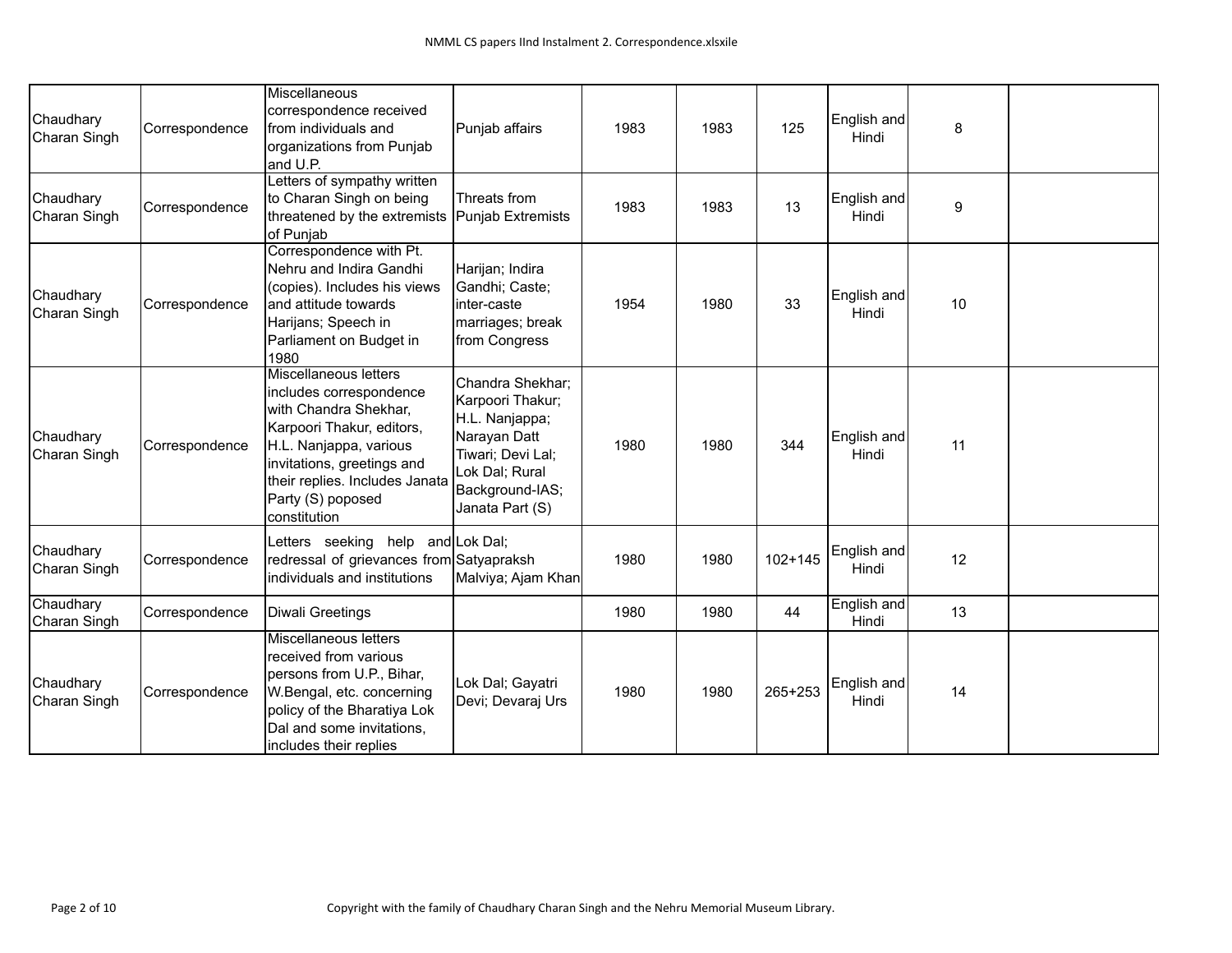| Chaudhary<br>Charan Singh | Correspondence | Miscellaneous papers &<br>correspondence - includes<br>correspondence with H.S.<br>Surjeet, Bal Ram Jakhar,<br>Karpoori Thakur and others.<br>Includes booklet- DMK on<br>State Autonomy; Charan<br>Singh's speech in Lok Sabha<br>on Problem in Punjab, 1983 | Center-State<br>Relationship;<br>Problem in Punjab<br>CPI; CPI(M); State<br>autonomy; H.S.<br>Surjeet                         | 1980 | 1983 | 86+59   | English and<br>Hindi | 15 |  |
|---------------------------|----------------|---------------------------------------------------------------------------------------------------------------------------------------------------------------------------------------------------------------------------------------------------------------|-------------------------------------------------------------------------------------------------------------------------------|------|------|---------|----------------------|----|--|
| Chaudhary<br>Charan Singh | Correspondence | Correspondence relating<br>birthdays greetings,<br>invitations etc. includes<br>letters of M.P.s and M.L.A.s.                                                                                                                                                 | M.L. Sondhi; Lok<br>Dal-Tamil Nadu;<br>Mohan Dharia; K<br>Sadasiva Rao                                                        | 1980 | 1983 | 101     | English and<br>Hindi | 16 |  |
| Chaudhary<br>Charan Singh | Correspondence | Birthday greetings and other<br>miscellaneous matters                                                                                                                                                                                                         | <b>Kisan Political</b><br>Party; Narayan<br>Naik                                                                              | 1980 | 1983 | 235+292 | English and<br>Hindi | 17 |  |
| Chaudhary<br>Charan Singh | Correspondence | Letters of relatives                                                                                                                                                                                                                                          |                                                                                                                               | 1980 | 1983 | 12      | English and<br>Hindi | 18 |  |
| Chaudhary<br>Charan Singh | Correspondence | Miscellaneous<br>correspondence with Raj<br>Narain, Sarat Chandra<br>Sinha, C.M. Assam, Atal<br>Bihari Vajpayee. Ramgopal<br>Shalwale regarding creation<br>of Democratic Socialist<br>Party, organizing the rural<br>poor in Assam, etc.                     | Rural poor in<br>Assam; Raj<br>Narain; Sarat<br>Chandra Sinha<br>C.M. Assam, Atal<br>Bihari Vajpayee;<br>Ramgopal<br>Shalwale | 1978 | 1981 | 47      | English and<br>Hindi | 19 |  |
| Chaudhary<br>Charan Singh | Correspondence | Birthday greetings to Charan<br>Singh and their<br>acknowledgement                                                                                                                                                                                            |                                                                                                                               | 1981 | 1981 | 111     | English and<br>Hindi | 20 |  |
| Chaudhary<br>Charan Singh | Correspondence | Miscellaneous<br>correspondence with<br>eminent persons i.e. Indira<br>Gandhi, Giani Zail Singh,<br>Mohan Dharia and Madhu<br>Limaye                                                                                                                          | Giani Zail Singh;<br>Mohan Dharia;<br>Madhu Limaye;<br>Indira Gandhi;<br>Bhanu Pratap<br>Singh                                | 1980 | 1984 | 49      | English and<br>Hindi | 21 |  |
| Chaudhary<br>Charan Singh | Correspondence | Miscellaneous papers &<br>correspondence concerning<br>political situation and social<br>matters                                                                                                                                                              |                                                                                                                               | 1981 | 1981 | 195     | English and<br>Hindi | 22 |  |
| Chaudhary<br>Charan Singh | Correspondence | Miscellaneous letters                                                                                                                                                                                                                                         |                                                                                                                               | 1981 | 1981 | 307     | English and<br>Hindi | 23 |  |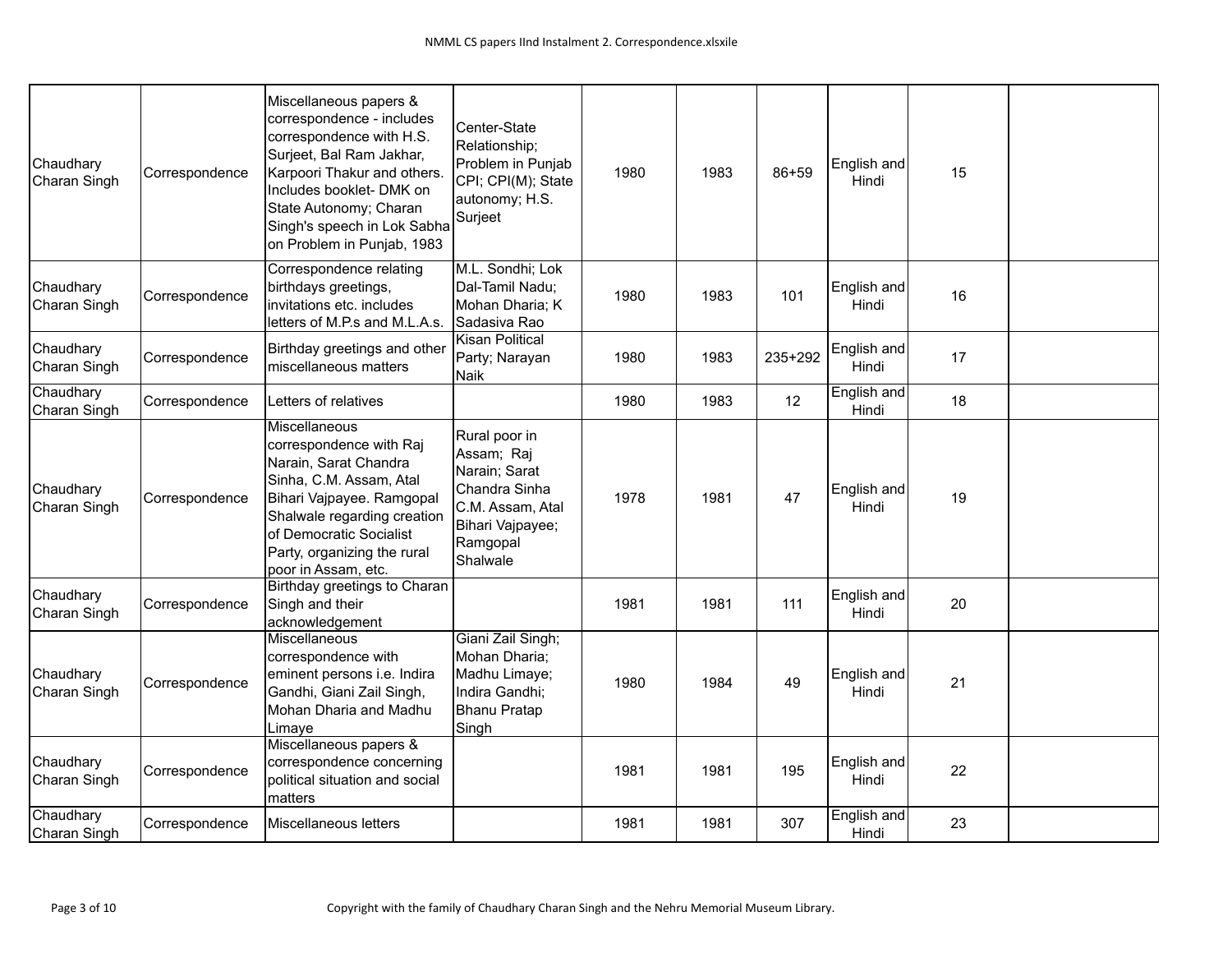| Chaudhary<br>Charan Singh | Correspondence | Miscellaneous<br>correspondence - includes<br>invitations for functions,<br>inaugurals, new year<br>greetings and their<br>acknowledgement                                                                                                                            | PUCL; Atal Bihari<br>Vajpayee; Bhanu<br>Pratap Singh                                                                                                                                   | 1981   | 1982   | 129 | English and<br>Hindi | 24    |  |
|---------------------------|----------------|-----------------------------------------------------------------------------------------------------------------------------------------------------------------------------------------------------------------------------------------------------------------------|----------------------------------------------------------------------------------------------------------------------------------------------------------------------------------------|--------|--------|-----|----------------------|-------|--|
| Chaudhary<br>Charan Singh | Correspondence | Miscellaneous letters<br>received on new year, some<br>on Opposition unity and<br>invitations and their replies                                                                                                                                                       | Opposition unity                                                                                                                                                                       | Jan-82 | Feb-82 | 179 | English and<br>Hindi | 25    |  |
| Chaudhary<br>Charan Singh | Correspondence | Correspondence received as<br>President of the Rashtriya<br>Lok Dal regarding Opposition election<br>unity                                                                                                                                                            | Rajya Sabha                                                                                                                                                                            | 1981   | 1982   | 167 | English and<br>Hindi | 26    |  |
| Chaudhary<br>Charan Singh | Correspondence | Miscellaneous<br>correspondence with Indira<br>Gandhi, P.S. Badal, Balraj<br>Madhok, Jagjivan Ram<br>regarding Presidential<br>elections in India. Ministry<br>making in Haryana and<br>activities of the Lok Dal                                                     | Press Commission;<br><b>Minorities</b><br>Commission;<br>Presidential<br>Election; Madhy<br>Limaye; Indira<br>Gandhi; P.S. Badal;<br>Balraj Madhok;<br>Jagjivan Ram;<br>Surendra Mohan | 1982   | 1982   | 379 | English and<br>Hindi | 27    |  |
| Chaudhary<br>Charan Singh | Correspondence | Miscellaneous<br>correspondence with Atal<br>Bihari Vajpayee, Zail Singh,<br>George Fernandes etc.                                                                                                                                                                    | <b>Atal Bihari</b><br>Vajpayee, Zail<br>Singh, George<br>Fernandes                                                                                                                     | 1980   | 1981   | 27  | English and<br>Hindi | 28(a) |  |
| Chaudhary<br>Charan Singh | Correspondence | Letters from Party workers,<br>includes invitations also                                                                                                                                                                                                              | Madhu Limaye;<br>Paul R Brass                                                                                                                                                          | 1980   | 1981   | 252 | English and<br>Hindi | 28(b) |  |
| Chaudhary<br>Charan Singh | Correspondence | Important letters exchanged<br>with Abdul Sattar, Vasant<br>Sathe, Madhu Limaye, M.S.<br>Swaminathan, Raj Narain&<br>K.K. Somani: concerning Lok Swaminathan; Raj<br>Dal Party matters, conduct of Narain; K.K.<br>elections and appeal to vote<br>for Dal candidates | Abdul Sattar;<br>Devraj Urs; Vasant<br>Sathe; Madhu<br>Limaye; M.S.<br>Somani: Lok Dal<br>Party                                                                                        | 1982   | 1983   | 106 | English and<br>Hindi | 29(a) |  |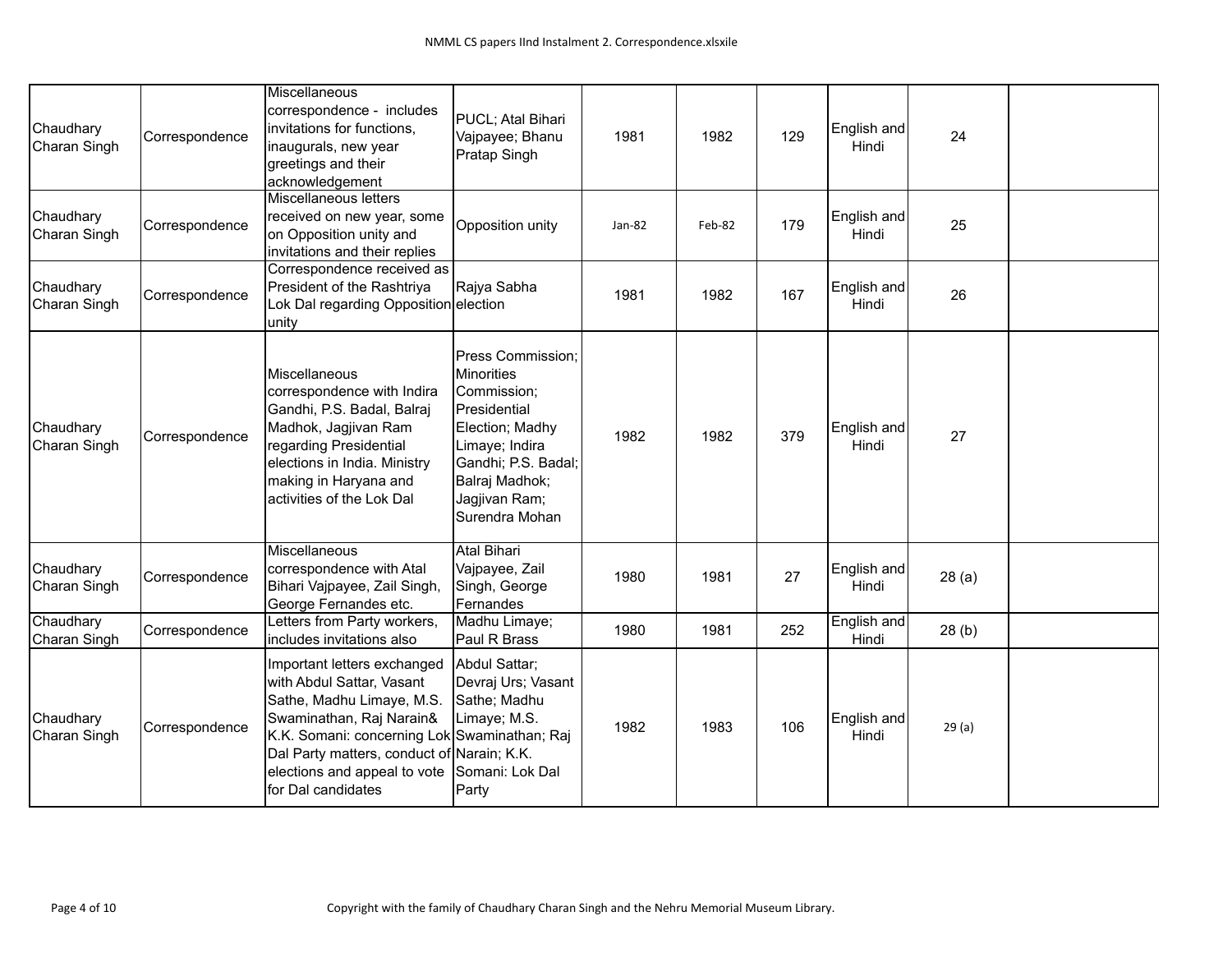| Chaudhary<br>Charan Singh | Correspondence | Correspondence with<br>Speaker, Lok Sabha<br>regarding a meeting of all<br>political parties                                                                               |                                                                         | 1980        | 1980        | 73  | English and<br>Hindi | 29(b) |  |
|---------------------------|----------------|----------------------------------------------------------------------------------------------------------------------------------------------------------------------------|-------------------------------------------------------------------------|-------------|-------------|-----|----------------------|-------|--|
| Chaudhary<br>Charan Singh | Correspondence | Papers and correspondence<br>con-cerning Baghpat<br>Incident                                                                                                               | Inter-caste<br>marriage; Baghpat<br>incident                            | 1980        | 1980        | 29  | English and<br>Hindi | 29 ©  |  |
| Chaudhary<br>Charan Singh | Correspondence | Letters from Meerut<br>concerning party and other<br>miscellaneous matters                                                                                                 | Local Politics in<br>Merrut                                             | 1982        | 1984        | 67  | English and<br>Hindi | 30(a) |  |
| Chaudhary<br>Charan Singh | Correspondence | Letters from U.P. and Gujarat<br>relating to party matters and<br>their replies                                                                                            |                                                                         | 1983        | 1984        | 85  | English and<br>Hindi | 30(b) |  |
| Chaudhary<br>Charan Singh | Correspondence | Letters from Rajasthan<br>concerning activities of the<br>Yuva Lok Dal & Lok Dal in<br>Rajasthan                                                                           | Lok Dal in<br>Rajasthan                                                 | 1982        | 1984        | 274 | English and<br>Hindi | 31    |  |
| Chaudhary<br>Charan Singh | Correspondence | Correspondence with H.N.<br>Bahuguna, Bhushan<br>Narayan Singh, George<br>Fernandes and some U.P.<br>Ministers regarding<br>miscellaneous matters                          | Balraj Madhok;<br>H.N. Bahuguna;<br>George Fernandes                    | Feb. 1981   | March 1981  | 154 | English and<br>Hindi | 32(a) |  |
| Chaudhary<br>Charan Singh | Correspondence | Letters received by Charan<br>Singh from U. Pand Madhya<br>Pradesh on party affairs and<br>their replies                                                                   | Francine R Frankel;<br><b>Bhanu Pratap</b><br>Singh                     | April 1980  | March 1980  | 258 | English and<br>Hindi | 32(b) |  |
| Chaudhary<br>Charan Singh | Correspondence | Miscellaneous letters<br>received by/ replies by<br>Charan Singh, includes<br>some invitations. Note by K<br>B Kripalani- The Rape of<br>Women                             | Lok Dal; Status of<br>women; J. B.<br>Kriplani                          | August 1980 | August 1980 | 99  | English and<br>Hindi | 32 C  |  |
| Chaudhary<br>Charan Singh | Correspondence | Miscellaneous<br>correspondence: includes an<br>article 'Constitutional<br>Protection of Weeker<br>Sections in India' and<br>'Developing Andaman as<br>Hong Kong of India' | Constitutional<br>Protection of<br>Weeker Sections in<br>India; Andaman | 1982        | 1986        | 122 | English and<br>Hindi | 33    |  |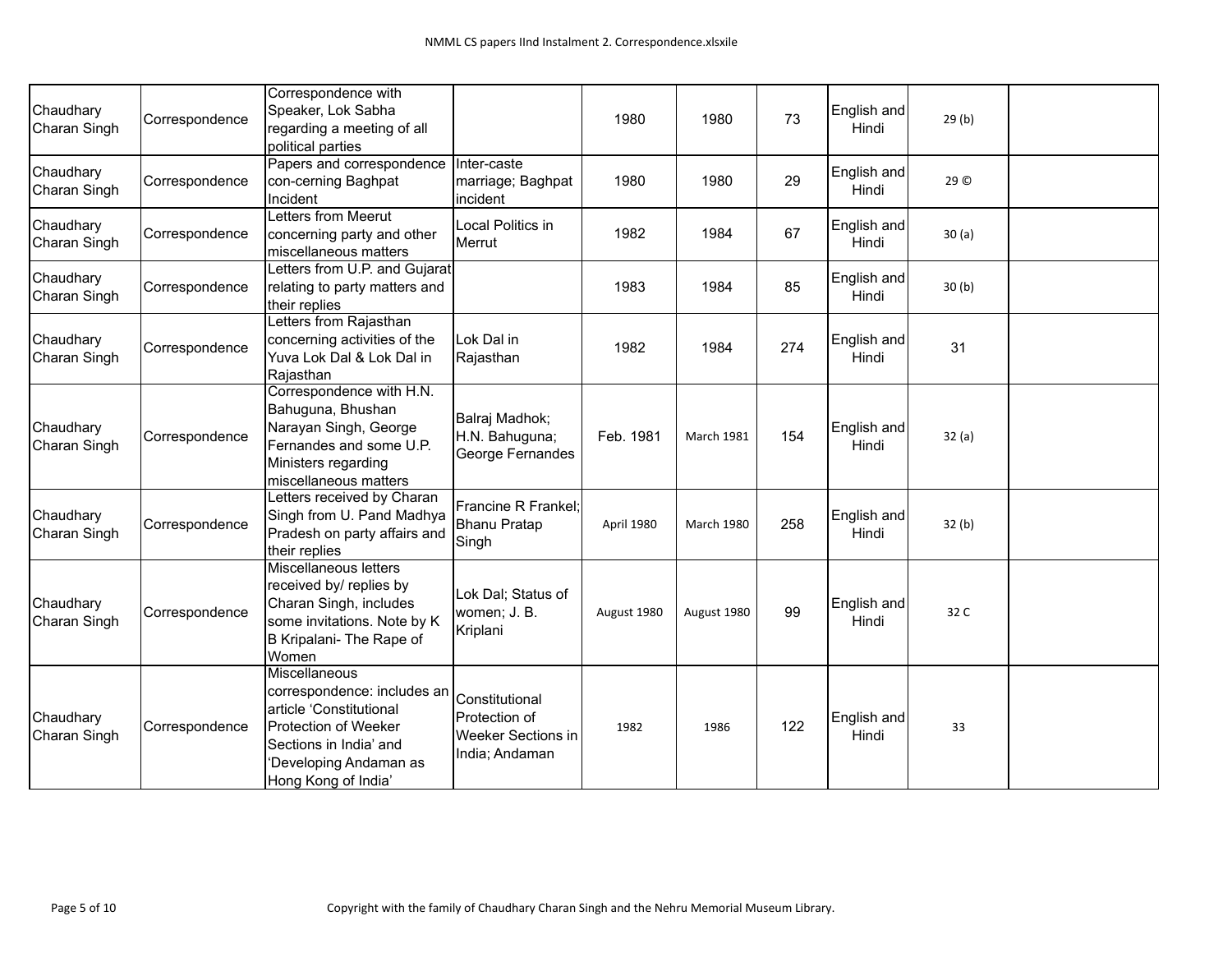| Chaudhary<br>Charan Singh | Correspondence | Important letters from<br>Sharad Pawar, Madan Lal<br>Khurana, Maneka Gandhi,<br>Charanjit Yadav, Brahm<br>Parkash etc. regarding<br>opposition unity and Mandal<br>Commission,<br>recommendations etc. | Lok Dal-BLP<br>alliance; NDA;<br>Sharad Joshi;<br>Mandal<br>Commission;<br>Maneka Gandhi;<br>Madan Lal<br>Khurana, Charanjit<br>Yadav, Brahm<br>Parkash | 1983 | 1983 | 112 | English and<br>Hindi | 34 |  |
|---------------------------|----------------|--------------------------------------------------------------------------------------------------------------------------------------------------------------------------------------------------------|---------------------------------------------------------------------------------------------------------------------------------------------------------|------|------|-----|----------------------|----|--|
| Chaudhary<br>Charan Singh | Correspondence | <b>Miscellaneous letters</b><br>received from district<br>branches of the Lok Dal,<br>lincludes letters of Y.B.<br>Chavan on the Eighth<br><b>Finance Commission</b>                                   | Lok Dal; Y B<br>Chavan                                                                                                                                  | 1983 | 1983 | 82  | English and<br>Hindi | 34 |  |
| Chaudhary<br>Charan Singh | Correspondence | Letters exchanged with<br>Indira Gandhi, P.C. Sethi,<br>Sheila Kaul and other<br>ministers regarding crisis in<br>Punjab and Land Acquisition Acquisition Bill<br>Bill, etc.                           | Indira Gandhi; P.C.<br>Sethi; Crisis in<br>Punjab; Land                                                                                                 | 1983 | 1983 | 36  | English and<br>Hindi | 36 |  |
| Chaudhary<br>Charan Singh | Correspondence | Correspondence with<br>Chandra Shekhar and<br>Samar Guha relating to<br>'Bharat Yatra' undertaken by<br>Chandra Shekhar as Janata<br>Party President                                                   | Chandra Shekhar;<br>Samar Guha;<br><b>Bharat Yatra</b>                                                                                                  | 1983 | 1983 | 13  | English and<br>Hindi | 37 |  |
| Chaudhary<br>Charan Singh | Correspondence | Condolence letters received<br>on the death of Gurudutt<br>Solanki - son-in-law of<br>Charan Singh and their<br>replies                                                                                |                                                                                                                                                         | 1984 | 1984 | 332 | English and<br>Hindi | 38 |  |
| Chaudhary<br>Charan Singh | Correspondence | Correspondence with various Punjab Crisis;<br>organi-zations i.e. 'Lok<br>Nirman', H.R. Khanna on the Satya Prakash<br>situation in Punjab and<br>meetings of the U.P. Lok Dal Khanna                  | Bhindranwale;<br>Malviya; H.R.                                                                                                                          | 1984 | 1984 | 40  | English and<br>Hindi | 39 |  |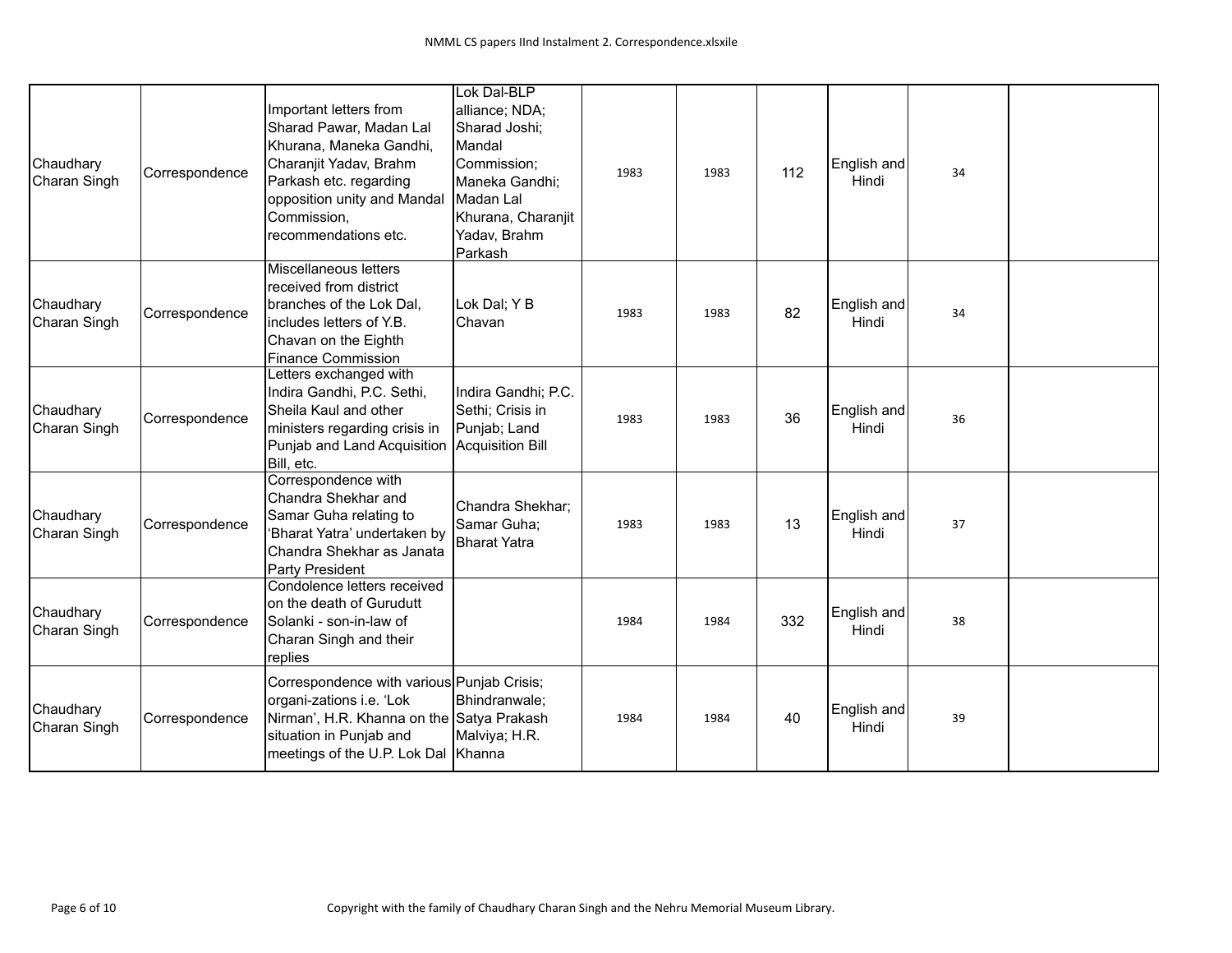| Chaudhary<br>Charan Singh | Correspondence | Miscellaneous<br>correspondence from Delhi,<br>Includes letters from/to Balraj<br>Madhok, Sarojini Mahishi,<br>Uma Vasudev, SubhasArya,<br>Sarvadeshik Arya Pratinidhi<br>Sabha  | Raj Narain; Balraj<br>Madhok; Sarojini<br>Mahishi; Uma<br>Vasudev; Subhas<br>Arya; Sarvadeshik<br>Arya Pratinidhi<br>Sabha; George<br>Fernandes | 1982 | 1984 | 505 | English and<br>Hindi | 40      |  |
|---------------------------|----------------|----------------------------------------------------------------------------------------------------------------------------------------------------------------------------------|-------------------------------------------------------------------------------------------------------------------------------------------------|------|------|-----|----------------------|---------|--|
| Chaudhary<br>Charan Singh | Correspondence | Letters from various M.L.A.s<br>and party workers and some<br>invitations for functions<br>received by Charan Singh as<br>President of Lok Dal and<br>their replies              | BJP; Akali Dal;<br>H.N. Bahuguna;<br>Loka Dal                                                                                                   | 1984 | 1984 | 293 | English and<br>Hindi | 41      |  |
| Chaudhary<br>Charan Singh | Correspondence | Miscellaneous letters,<br>invitations received by<br>Charan Singh as Chairman<br>of the Lok Dal from party<br>members and office bearers                                         |                                                                                                                                                 | 1984 | 1984 | 150 | English and<br>Hindi | 42 (i)  |  |
| Chaudhary<br>Charan Singh | Correspondence | Miscellaneous<br>correspondence with<br>Tarachand Khandelwal,<br>Balraj Madhok and district<br>heads of Lok Dal regarding<br>opposition unity and other<br>miscellaneous matters | Vice-President<br>election; Tarachand<br>Khandelwal; Balraj<br>Madhok                                                                           | 1984 | 1984 | 219 | English and<br>Hindi | 42 (ii) |  |
| Chaudhary<br>Charan Singh | Correspondence | Views expressed on the<br>book 'Economic Nightmare<br>of India - its Causes and<br>Cure' by others                                                                               |                                                                                                                                                 | 1984 | 1984 | 16  | English and<br>Hindi | 43      |  |
| Chaudhary<br>Charan Singh | Correspondence | Letters from B.B. Lyngdoh to<br>I.K. Gujral and a booklet<br>entitled 'Appointment of<br>Government in India' by B.B.<br>Lyngdoh                                                 | B.B. Lyngdoh; IK<br>Gujral                                                                                                                      | 1984 | 1984 | 9   | English and<br>Hindi | 44      |  |
| Chaudhary<br>Charan Singh | Correspondence | Miscellaneous<br>correspondence received<br>from Mohanlal Modi, Saroja<br>Dave, Gram Vikas Yojna<br>Parishad, Bihar etc                                                          | Mohanlal Modi;<br>Saroja Dave Gram<br>Vikas Yojna<br>Parishad                                                                                   | 1985 | 1985 | 80  | English and<br>Hindi | 45 (i)  |  |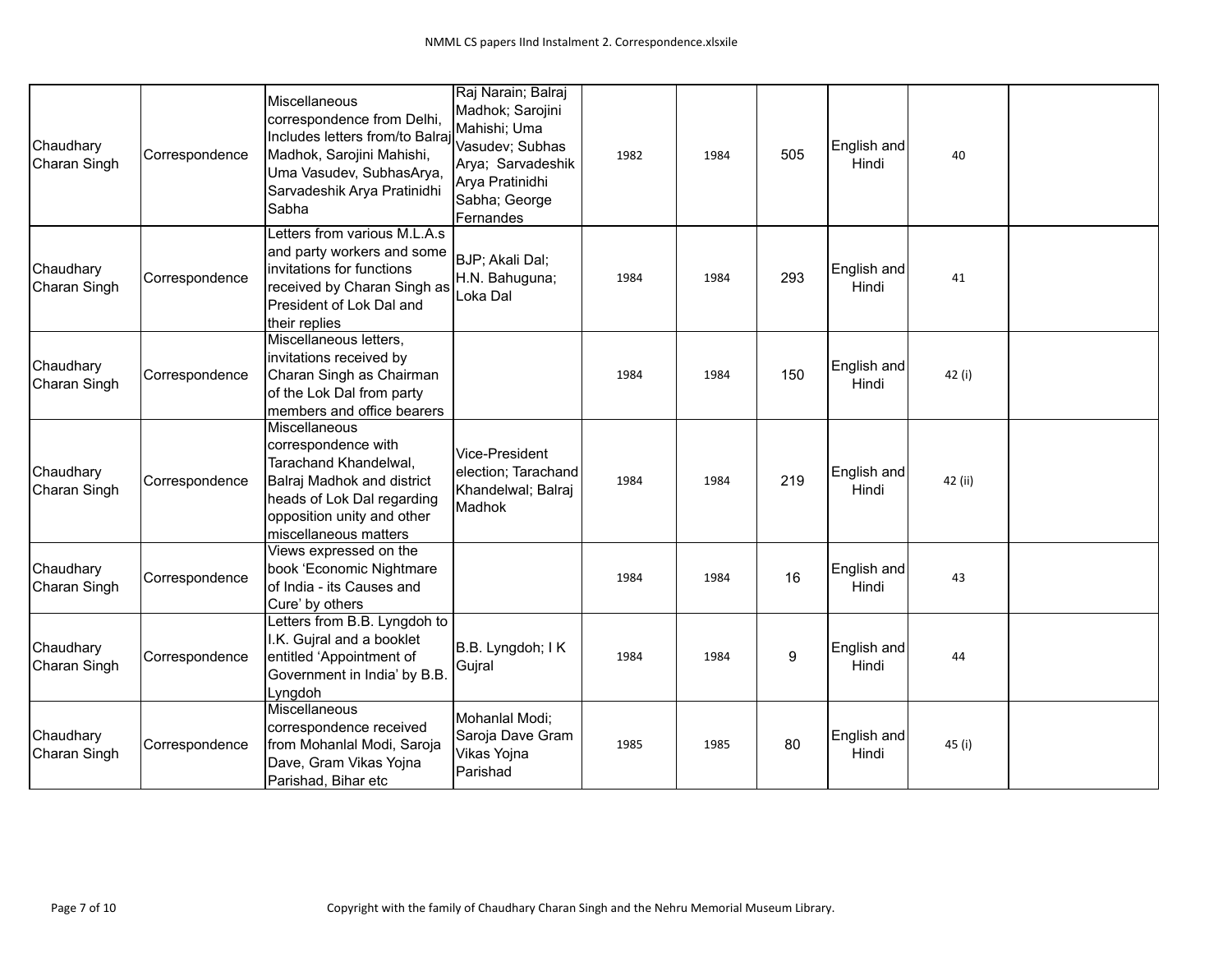| Chaudhary<br>Charan Singh | Correspondence | Correspondence with<br>George Fernandes<br>concerning activities of the<br>Lok Dal. Includes Charan<br>Singh's interview to<br>Statesman on Indian<br><b>National Congress</b>                                                         | George Fernandes<br>Madhu<br>Dandavate;<br>Opposition unity                          | October 1985 | November<br>1985 | 149 | English and<br>Hindi | 45 (ii) |  |
|---------------------------|----------------|----------------------------------------------------------------------------------------------------------------------------------------------------------------------------------------------------------------------------------------|--------------------------------------------------------------------------------------|--------------|------------------|-----|----------------------|---------|--|
| Chaudhary<br>Charan Singh | Correspondence | Correspondence with Mir<br>Qasim and H.N. Bahuguna<br>regarding Charan Singh's<br>resignation from the Dalit<br>Mazdoor Kisan Party                                                                                                    | Mir Qasim; H.N.<br>Bahuguna; Dalit<br>Mazdoor Kisan<br>Party                         | 1985         | 1985             | 162 | English and<br>Hindi | 46      |  |
| Chaudhary<br>Charan Singh | Correspondence | Miscellaneous<br>correspondence received<br>from individuals, various<br>organizations and<br>educational institutions as<br>President, Akhil Bharatiya<br>Mazdoor Kisan Party                                                         | Dalit Mazdoor<br>Kisan Party                                                         | 1985         | 1985             | 151 | English and<br>Hindi | 47      |  |
| Chaudhary<br>Charan Singh | Correspondence | Correspondence received by<br>Charan Singh as President,<br>Dalit Mazdoor Kisan Party<br>concerning tickets for and<br>elections in ten states and<br>some union territories                                                           | Dalit Mazdoor<br>Kisan Party;<br>Sharad Pawar                                        | January 1985 | January 1985     | 22  | English and<br>Hindi | 48      |  |
| Chaudhary<br>Charan Singh | Correspondence | Miscellaneous letters &<br>invitations etc. from Charanjit<br>Yadav, Pritam Singh,<br>Subhash Kashyap and M.<br>Uttam Reddi                                                                                                            |                                                                                      | 1985         | 1985             | 80  | English and<br>Hindi | 49      |  |
| Chaudhary<br>Charan Singh | Correspondence | Letters from various<br>organizations including<br>'Association of Jats in<br>America', All India<br>Federation of S.C. and S.T.<br>Employees Welfare<br>Association includes papers<br>concerning Mulayam Singh<br>Vs. Rajendra Singh | Soviet-Indian<br>Relations; Ram<br>Janma Bhumi;<br>Dispute in Lok Dal;<br>Ajit Singh | 1987         | 1987             | 220 | English and<br>Hindi | 50      |  |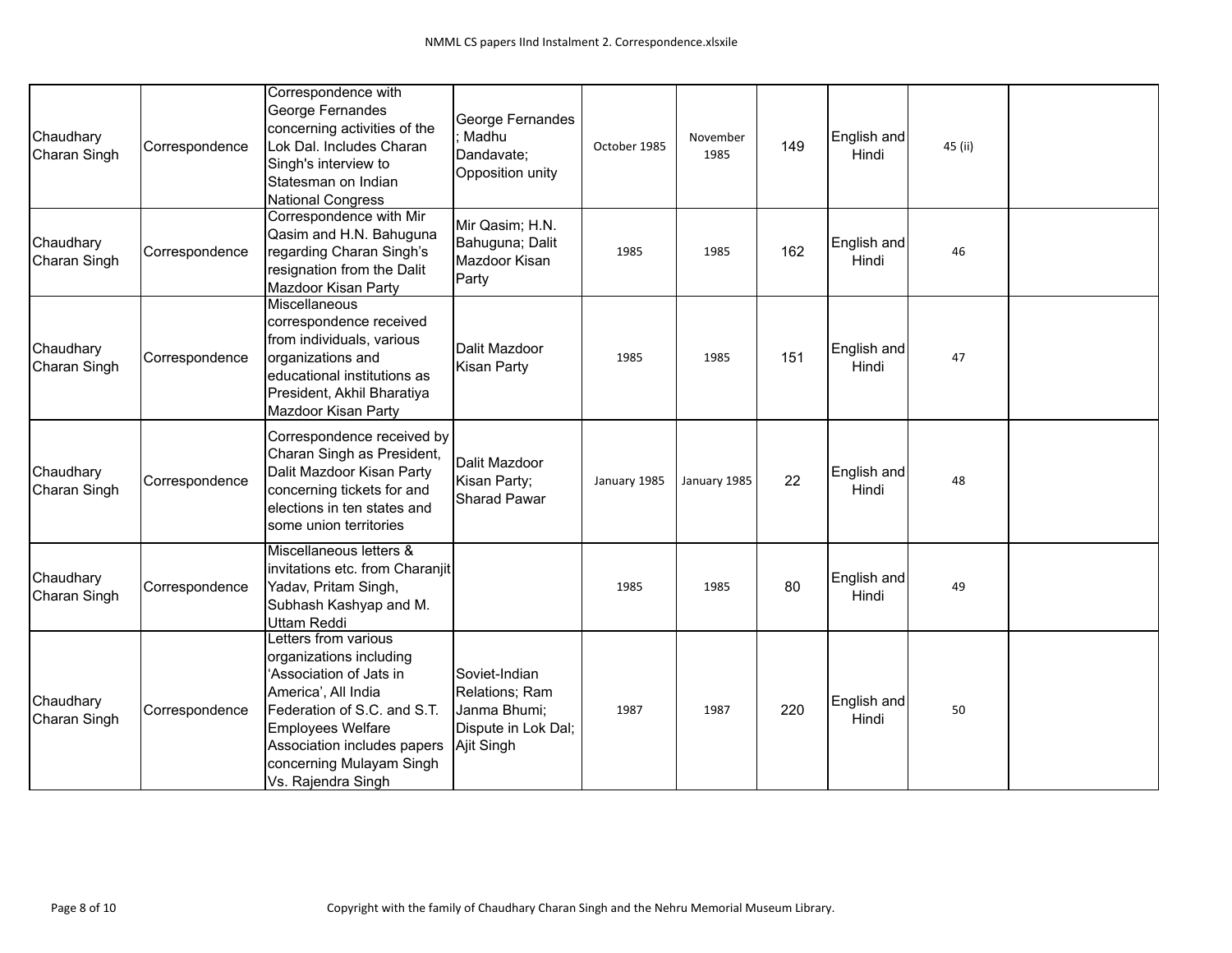| Chaudhary<br>Charan Singh | Correspondence | <b>Miscellaneous</b><br>correspondence and cuttings UP assembly<br>received as President, Dalit<br>Mazdoor Kisan Party                                                                                                  | lelections                                                                      | 1985          | 1986   | 104 | English and<br>Hindi | 51       |  |
|---------------------------|----------------|-------------------------------------------------------------------------------------------------------------------------------------------------------------------------------------------------------------------------|---------------------------------------------------------------------------------|---------------|--------|-----|----------------------|----------|--|
| Chaudhary<br>Charan Singh | Correspondence | <b>Miscellaneous letters</b><br>received by Ch. Charan<br>Singh: includes letter from<br>Satya Prakash Malaviya,<br>includes an article on<br>farming community and a<br>weekly journal Apna Abhiyan<br>on Sardar Patel | Satya Prakash<br>Malaviya; Kisan<br>Trust; Asli Bharat;<br>Farming<br>Community | 1986          | 1986   | 169 | English and<br>Hindi | 52       |  |
| Chaudhary<br>Charan Singh | Correspondence | Correspondence with Ajit<br>Singh with Journalists<br>concerning the publication of Ajit Singh<br>an interview with him in<br>Navbharat                                                                                 |                                                                                 | 1986          | 1986   | 51  | English and<br>Hindi | 53       |  |
| Chaudhary<br>Charan Singh | Correspondence | <b>Miscellaneous letters</b><br>received by Ajit Singh as<br>General Secretary and<br>Charan Singh as Party<br>President of Lok Dal, some<br>regarding Charan's Singh's<br>ill-health                                   | Ajit Singh                                                                      | January 1986  | 1987   | 119 | English and<br>Hindi | 54       |  |
| Chaudhary<br>Charan Singh | Correspondence | Miscellaneous letters and<br>greetings on his birthday and<br>organizational matters<br>relating to his party                                                                                                           | Ajit Singh                                                                      | December 1986 | Jan-87 | 111 | English and<br>Hindi | 55       |  |
| Chaudhary<br>Charan Singh | Correspondence | Letters received from the<br>Union Territory of Delhi by<br>Ajit Singh on his election as<br>M.P.                                                                                                                       | Ajit Singh                                                                      | 1986          | 1986   | 8   | English and<br>Hindi | 56       |  |
| Chaudhary<br>Charan Singh | Correspondence | Letters received by Ajit Singh<br>from Party workers in<br>Fatehpur and Faizabad                                                                                                                                        | Discontent in Lok<br>Dal; Ajit Singh                                            | 1986          | 1986   | 48  | English and<br>Hindi | 57       |  |
| Chaudhary<br>Charan Singh | Correspondence | Letters received by Ajit Singh Ajit Singh;<br>from Hamirpur                                                                                                                                                             | Hamirpur                                                                        | 1986          | 1986   | 17  | English and<br>Hindi | 58 (i)   |  |
| Chaudhary<br>Charan Singh | Correspondence | Letters received from<br>Jaunpur and Jhansi                                                                                                                                                                             | Crisis in Lok Dal;<br>Ajit Singh                                                | 1986          | 1986   | 27  | English and<br>Hindi | 58 (ii)  |  |
| Chaudhary<br>Charan Singh | Correspondence | Letters received by Ajit Singh<br>from Kanpur on being<br>elected as Rajya Sabha M.P.                                                                                                                                   | Discontent in Lok<br>Dal; Ajit Singh                                            | 1986          | 1986   | 53  | English and<br>Hindi | 58 (iii) |  |